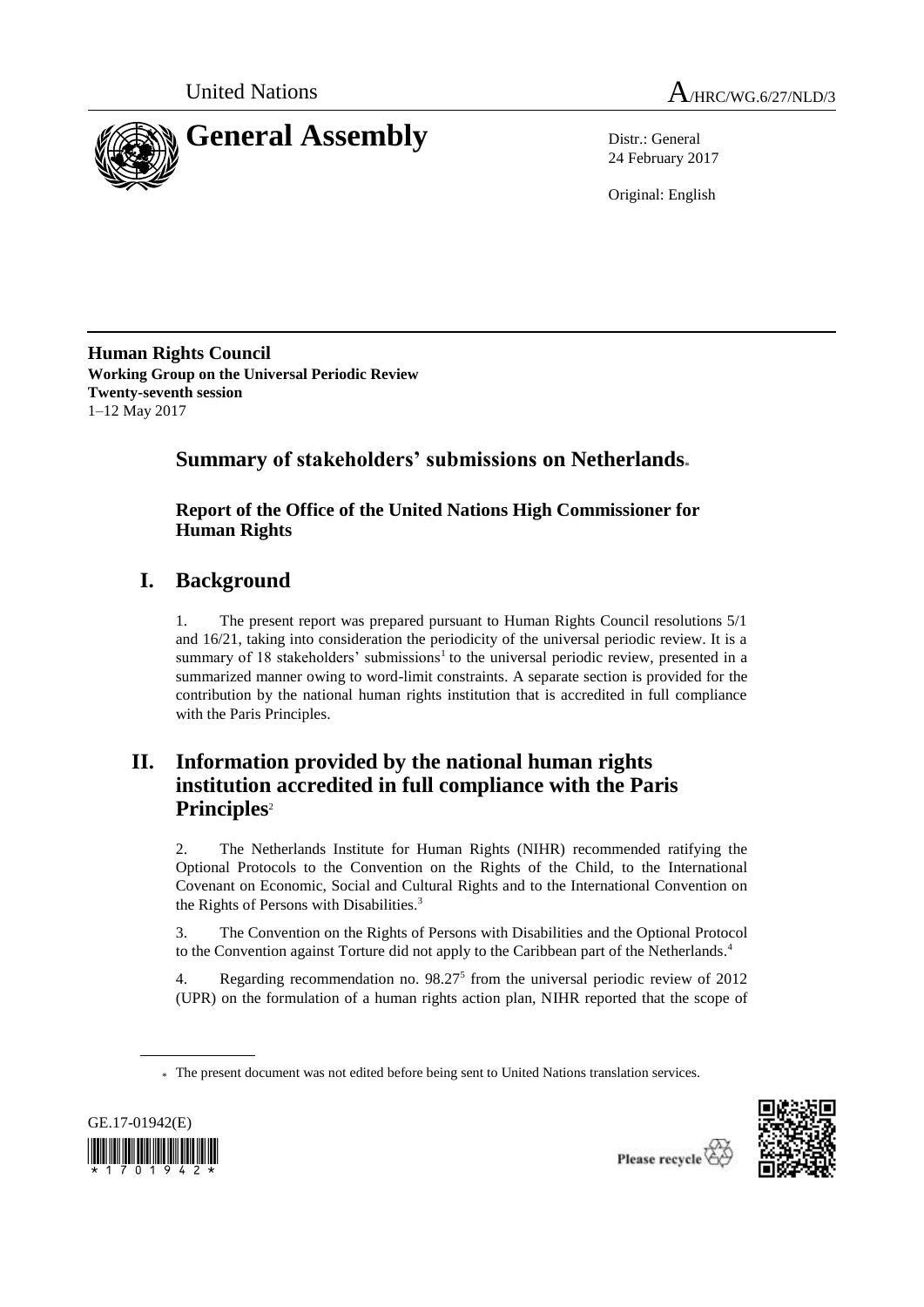the National Action Plan on Human Rights, which was adopted in 2013 was limited and its implementation was neither monitored nor evaluated.<sup>6</sup>

5. In 2015 and 2016, the Government invested in improving the registration of complaints of cases of islamophobia, and racial and religious discrimination. Nevertheless, only a limited number of complains submitted to Anti-Discrimination Services and of reports on discrimination filed with the police had led to the Public Prosecution Service starting up criminal proceedings.<sup>7</sup>

6. Regarding recommendation no. 98.44<sup>8</sup> on discrimination in the labour market, NIHR noted that discrimination in labour market had been a serious and structural problem.<sup>9</sup> NIHR referred to reports that highlighted the problem of discrimination against migrants from non-Western countries to access to the labour market as stereotypes and prejudices had a negative impact in their recruitment.<sup>10</sup> Women had experienced discrimination in employment owing to pregnancy and motherhood. Women got paid less than men for the work of equal value.<sup>11</sup> Discrimination of minority women due to the wearing headscarf was still common in employment. Transgender persons had faced reportedly challenges of accessing the labour market.<sup>12</sup>

7. Similarly, persons with disabilities had encountered discrimination in employment. The 2015 law introduced employment support scheme for persons with disabilities by setting targets for private and public employers to recruit persons with disabilities and envisaging fines in case those targets were not met. However, this support scheme was limited to certain types of disabilities. $13$ 

8. Regarding recommendation no. 98.39, <sup>14</sup> NIHR reported that the prevalence of violence against women was high and noted the absence of sufficient data to monitor whether the state approach to prevent and combat gender-based violence was effective.<sup>15</sup>

9. Regarding recommendation no.  $98.84$ ,<sup>16</sup> NIHR stated that under Dutch law it was permitted to place a minor in a police cell when the minor was suspected of having committed a crime. Under the criminal law, convicted adolescents of 16 or 17 years old could be placed in detention with adults.<sup>17</sup>

10. Regarding recommendation no. 98.102<sup>18</sup> regarding persons with disabilities, NIHR noted the ratification of CRPD in 2016 and amendments made to several laws subsequently. The amended legislation included prohibition of discrimination against persons with disabilities in the provision of goods or services. Under the law on elections, polling stations should be accessible for persons with physical disabilities. NIHR stated that the Government should ensure that voting ballots are also accessible for persons with disabilities.<sup>19</sup>

11. Poverty had been on the rise as a result of the financial crisis. National anti-poverty policies largely focused on economic aspects of poverty and there was little attention for other causes of poverty, nor for the consequences.<sup>20</sup>

12. While noting improvement in the area of health care and education, NIHR stated that the level of poverty in Bonaire, St. Eustatius and Saba remained alarming and living conditions of many inhabitants had worsened. Since the introduction of the US dollar as the standard currency in 2012 the inhabitants experienced price increases and reduced purchasing power. This was particularly harmful for the vulnerable groups in society. Poverty was linked with low levels of education and employment, poor quality of housing, addiction to drugs and alcohol and psychiatric symptoms.<sup>21</sup>

13. Migrants often worked many hours and in unsafe conditions. NIHR concluded that labour exploitation continued and migrant workers faced underpayment and being housed in substandard accommodations.<sup>22</sup>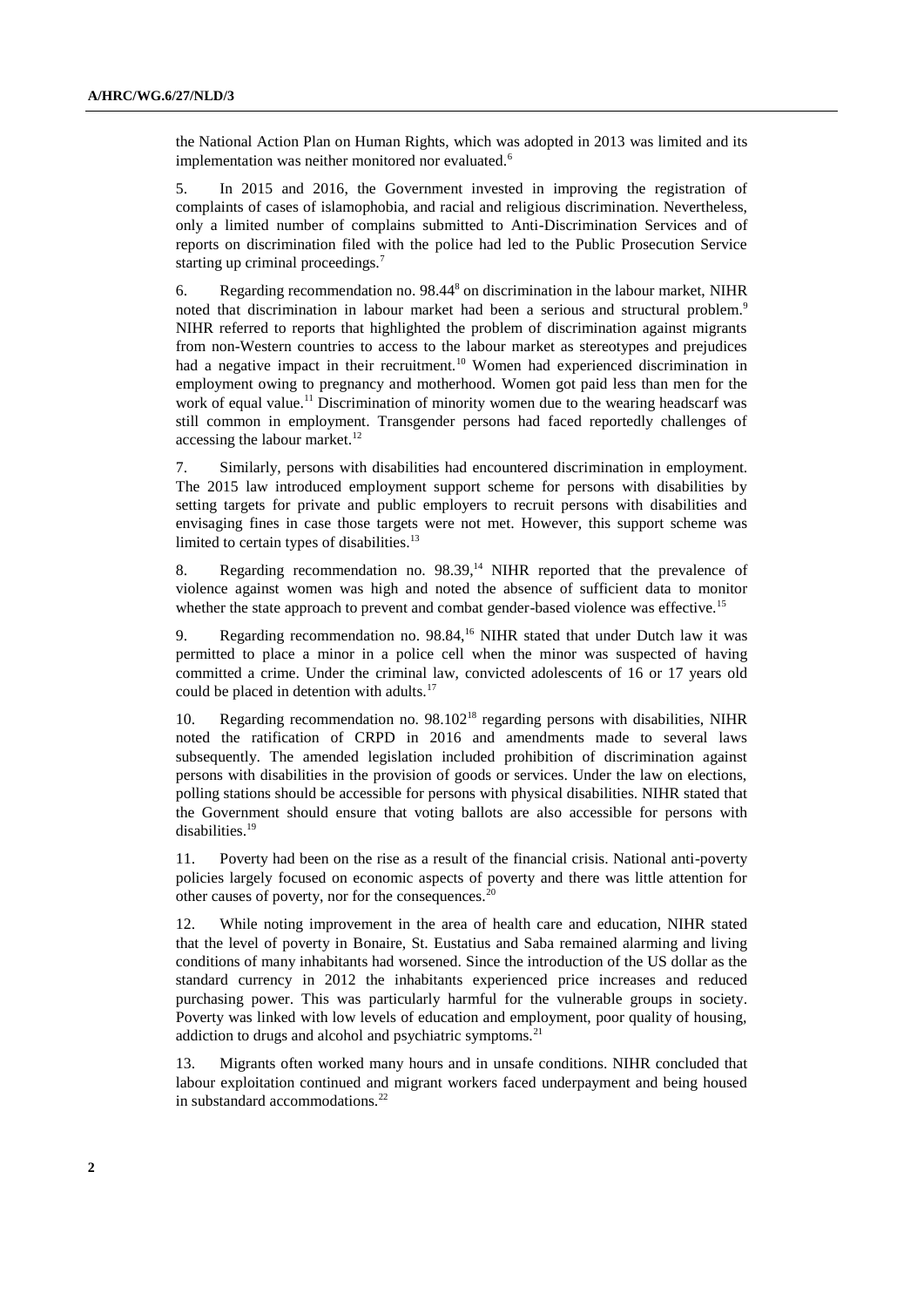14. NIHR recommended including human rights education in the curriculum.<sup>23</sup>

15. Regarding recommendation no. 98.115<sup>24</sup> NIHR noted that the Netherlands did not have a fast-track procedure for asylum applications. The eight-day period applied to everyone. Owing to the growing number of refugees, there was a waiting period of from 4 to 7 months before the eight-day period could start. In 2015, NIHR recommended that the Government prioritize the application of children for asylum and of parents for family reunification. However, the recommendation had not been taken into account.<sup>25</sup>

16. Asylum seekers had been generally housed in reception centers. In 2015 asylum seekers were also housed in emergency shelters, including tents, former prisons and sports facilities. It indicated serious shortage of housing for asylum seekers.<sup>26</sup>

## **III. Information provided by other stakeholders**

## **A. Scope of international obligations**<sup>27</sup> **and cooperation with international human rights mechanisms and bodies**<sup>28</sup>

17. The Commissioner for Human Rights of the Council of Europe (CoE-Commissioner) urged the authorities to ratify ICRMW, OP-CRPD, OP-CRC-IC, OP-ICESCR, $^{29}$  and the CoE Convention on preventing and combating violence against women and domestic violence. 30

18. CoE-Commissioner recommended the withdrawal of the reservation to Article 37 of  $CRC.<sup>31</sup>$ 

## **B. National human rights framework**<sup>32</sup>

19. CoE-Commissioner noted that the Netherlands Institute for Human Rights (NIHR) was set up by law in 2011 and was granted the "A" status, in 2014, with respect to the Paris Principles. CoE-Commissioner recommended ensuring adequate funding for NIHR.<sup>33</sup>

20. CoE-Commissioner welcomed the launching of the first National Action Plan on Human Rights (NAPHR) in 2013.<sup>34</sup> The NAPHR did not explicitly foresee an assessment of its implementation and was criticised for being based on limited consultations with members of civil society.<sup>35</sup> Amnesty International (AI) observed several structural weaknesses of NAPHR, including a lack of concrete actions on important issues, such as migration, human rights education and respect for human rights while countering terrorism. So far, the implementation of the Plan had been poor and it had not been adequately monitored and evaluated.<sup>36</sup>

21. Joint Submission (JS) 1 recommended developing clear human rights based criteria and indicators for the realisation of the Sustainable Development Goals.<sup>37</sup>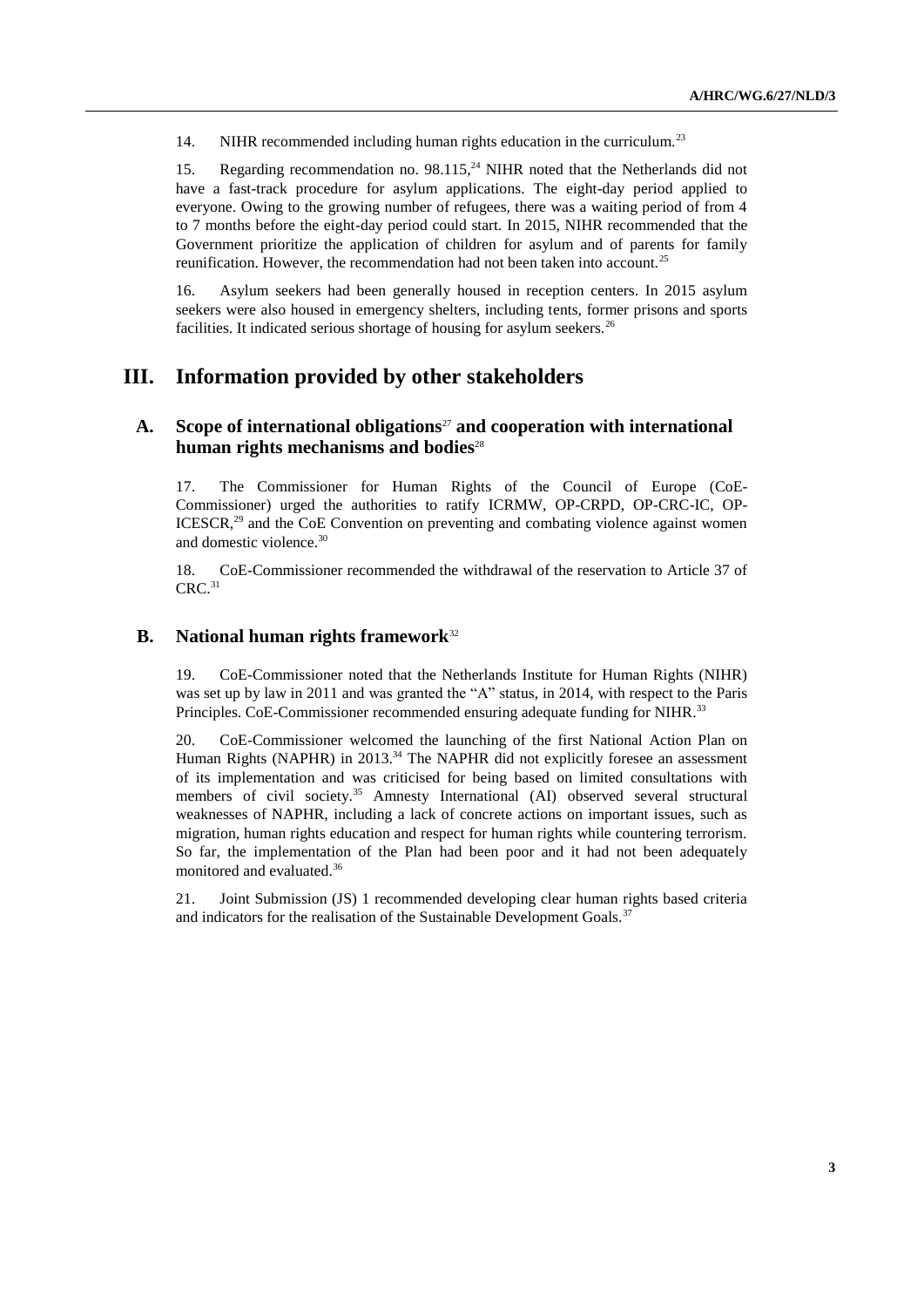## **C. Implementation of international human rights obligations, taking into account applicable international humanitarian law**

#### **1. Cross cutting issues**

#### *Equality and non-discrimination*<sup>38</sup>

22. Muslims for Progressive Values (MPV) stated that discrimination on the grounds of race, ethnicity, nationality, religion, gender, sexual orientation, gender identity and gender expression persisted within public and private spheres.<sup>39</sup>

23. Regarding the UPR recommendations on discrimination, $40$  AI reported that the Government drafted policies on various forms of discrimination, including racial discrimination. However, the policies lacked a timeline for implementation and targets and benchmarks for evaluation. 41

24. The European Commission against Racism and Intolerance (CoE-ECRI) stated that the acts listed in the criminal law provisions against racism and racial discrimination were not prohibited on grounds of citizenship and language. There was no provision explicitly establishing racist motivation as a specific aggravating circumstance in sentencing.<sup>42</sup>

25. The Committee of Ministers of CoE (CoE-CM) reported that expressions of racism and intolerance continued to be reported by persons belonging to different minority groups.<sup>43</sup> The Advisory Committee on the Framework Convention for the Protection of National Minorities of CoE (CoE-ACFC) referred to reported incidents of anti-Semitism and anti-Muslim.<sup>44</sup> CoE-ECRI noted reports on an increase in anti-Semitic offences at school, at work and in the streets.<sup>45</sup> MPV stated that ostensive Muslims experienced an increase in discrimination and persecution in the public sphere on the basis of religion and religious attire. Muslim women who wore headscarves were more susceptible to discriminatory employment and recruitment processes.<sup>46</sup>

26. CoE-CM stated that the frequency of expressions of hostility towards immigrants in political and public debate had reportedly increased.<sup>47</sup> MPV stated that the Criminal Code, prescribing penalties for publicly disseminating insulting remarks or remarks made to incite hatred and discrimination on the basis of race or religion had not been uniformly applied.<sup>48</sup>

27. In 2013, CoE-ECRI reiterated its recommendation to develop a national strategy and policy against racism and racial discrimination covering various fields of life, which sets out national common targets, mechanisms for implementation, monitoring and evaluation.<sup>49</sup> In 2016, CoE-ECRI reported that no national strategy existed specifically to address racism and racial discrimination. It noted the absence of an effective structural approach to combat racism and racial discrimination at national level.<sup>50</sup>

28. MPV recommended preventing and suppressing manifestation of racism, xenophobia and intolerance against minority groups, in particular Muslims.<sup>51</sup> CoE-CM recommended that the authorities condemn and sanction all manifestations of intolerance, including in political discourse and on the Internet, with due respect to the freedom of opinion and expression and take more resolute measures to encourage a spirit of tolerance and intercultural dialogue in society and prevent stigmatisation of any group.<sup>52</sup>

29. CoE-ECRI recommended that the authorities provide a strong response to violent racist incidents, in particular as concerns the widespread attacks to mosques, with a wide array of measures, from political statements to increased provision of funds earmarked for the security of mosques to the vigorous enforcement of criminal law provisions against racism and racial discrimination.<sup>53</sup>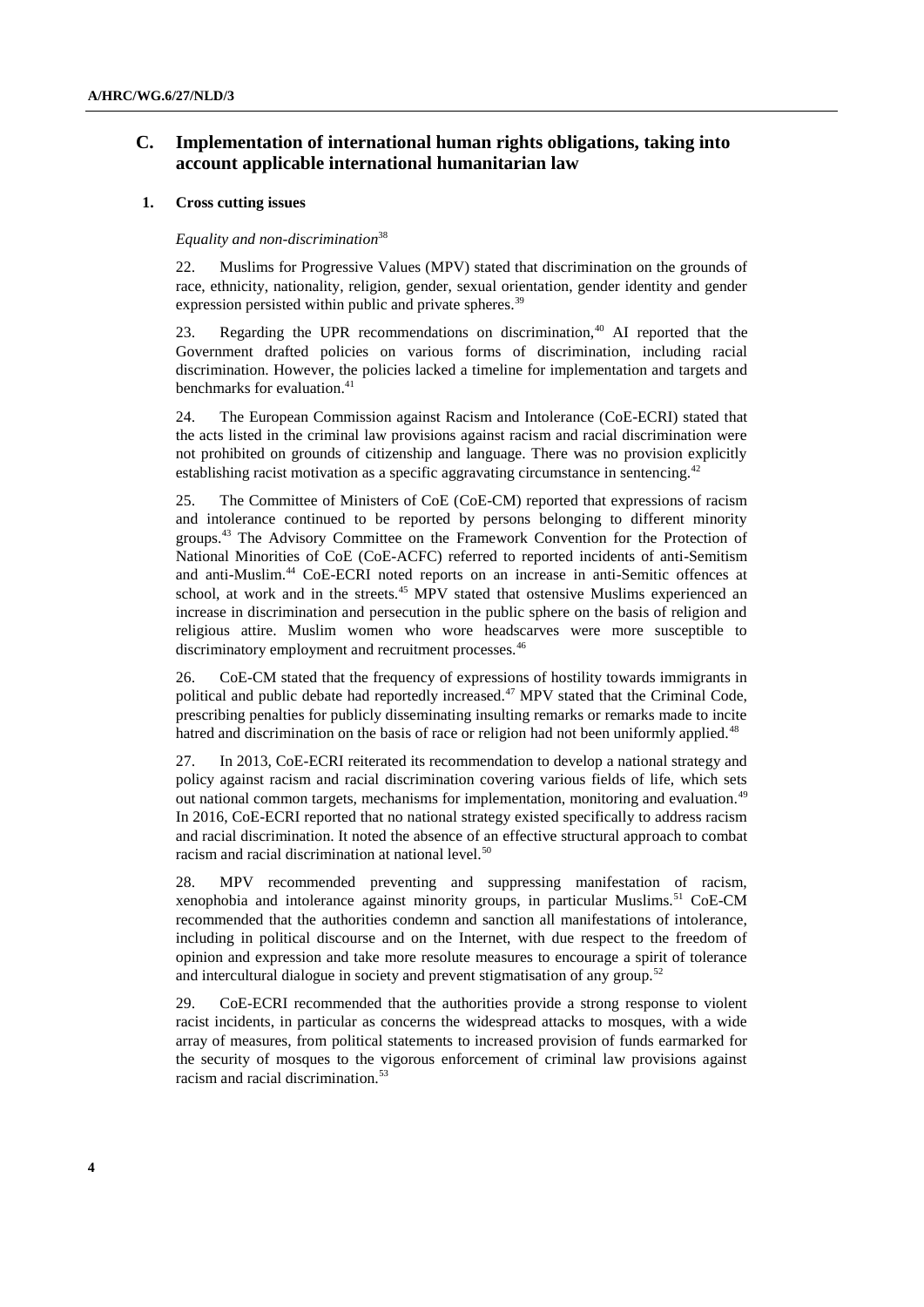30. JS3 highlighted the discrimination in the labour market and in particular against older persons and ethnic minorities.<sup>54</sup> CoE-ECRI noted that discrimination complaints in employment reportedly remained the highest category of complaints received by local antidiscrimination services, with discrimination on grounds of race being the most frequent type of complaint.<sup>55</sup>

31. CoE-ECRI recommended ensuring that employers comply with their obligation to identify risks of racial discrimination at the workplace and to develop preventive measures, both in the private and in the public sectors.<sup>56</sup> It recommended resuming targeted policies based on improving the position of certain vulnerable groups in the labour market.<sup>57</sup>

32. AI stated that there was substantial evidence of ethnic profiling by the police. It referred to the 2014 survey data, indicating that significant numbers of people were affected by discriminatory stop-and-searches.<sup>58</sup> MPV and JS3 made similar observations.<sup>59</sup>

33. AI stated that the police and the Minister of Security and Justice were developing measures to prevent ethnic profiling by increasing diversity within the police, conducting training and awareness-raising for police officers, improving police–community relations, and helping citizens to file police complaints. While welcoming these steps, AI noted that more vigorous measures were required to address the root causes of discrimination.<sup>60</sup>

34. MPV recommended eliminating all forms of discrimination and violence against women and children, particularly women and children belonging to ethnic and religious minorities, including Muslim women who faced multiple forms of discrimination with respect to education, employment and social and political participation and ensuring that existing statutes prohibiting gender discrimination are properly implemented and enforced.<sup>61</sup>

35. JS4 noted that the Government extended paternity leave to five paid days instead of two days. This system increased the inequality between men and women in balancing between work and family responsibilities. The Government must invest in gender equality and the empowerment of women by installing paternity leave policies that are adequate in length for each parent (minimum of 12 weeks).<sup>62</sup>

36. JS2 noted existing discrimination against lesbian, gay, bisexual, transgender and intersex (LGBTI) persons as well as hate crimes, including violence committed against LGBTI persons and a low level of prosecution against the perpetrators.<sup>63</sup> A draft law had been introduced in the parliament with the aim of abolishing three articles in the penal Code (137 c-e) that protected against discrimination based on amongst other things sexual orientation. If the law were to be adopted, inciting hatred and insulting people on the grounds of their sexual orientation would no longer be punishable. JS2 recommended upholding existing anti-discrimination paragraphs of the Penal Code.<sup>64</sup>

37. Regarding recommendation no. 98.44<sup>65</sup> to combat discrimination in the labour market, in particular targeting transgender people, JS2 reported on a lack of adequate legal protection against discrimination against transgender and intersex people in the labour market. It recommended amending Equal Treatment Act to include explicit prohibition of discrimination on trans and intersex people.<sup>66</sup>

38. JS2 stated that transgender persons under the age of 16 had no access to legal gender recognition. Intersex persons needed a judicial approval and transgender people aged 16 and older needed a letter from a doctor or psychologist to get access to legal gender recognition.<sup>67</sup>

39. JS2 stated that the waiting list for access to medical gender affirmative health care had been long. Not all treatments necessary to complete the transition to male or female were covered or were only partially covered by the basic health insurance. It recommended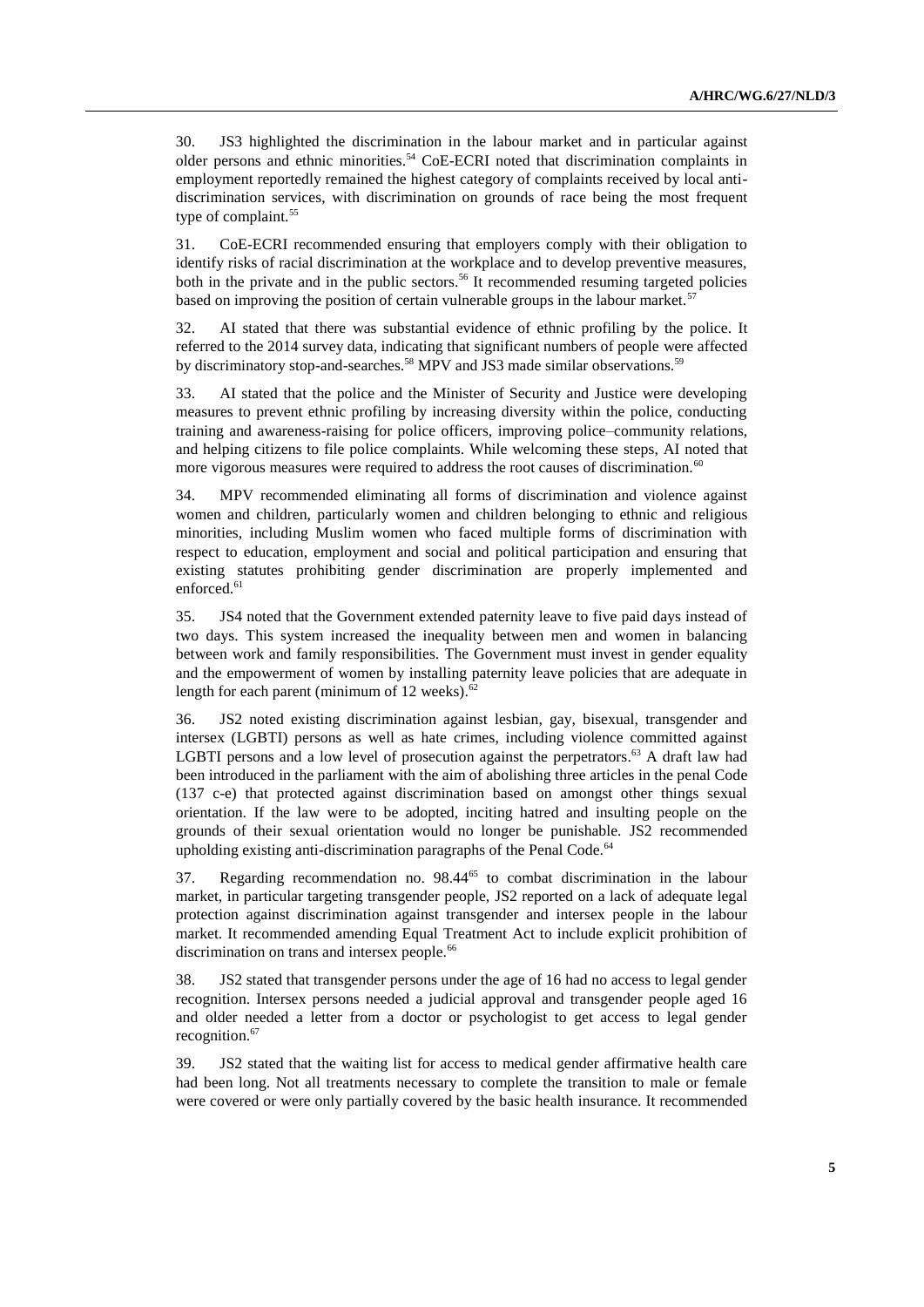inter alia guaranteeing equal access to basic gender affirmative health care through primary health care providers and reimbursement of all aspects of gender affirmative health care.<sup>68</sup>

#### *Development, environment and business and human rights*<sup>69</sup>

40. JS1 recommended inter alia developing a set of criteria and indicators to assess the impact of laws, policies and measures on the realisation of those human rights that are related to health and environment; reducing air pollution and greenhouse gas emissions and ensuring the implementation of the Paris Agreement.<sup>70</sup>

#### *Human rights and counter-terrorism*

41. AI noted the increasing use of administrative measures in the Government's counterterrorism policy, without adequate safeguards for review or challenge. It was concerned about two draft laws – the Temporary Administrative (Counter-Terrorism) Measures Act and the Amendment of the Nationality Act to Revoke Dutch Citizenship in the Interest of National Security -- which, if enacted, would enable the Minister of Security and Justice to impose administrative control measures on individuals on the basis of indications that they might pose a future risk to national security and revoke their Dutch nationality and might violate due process standards and place restrictions on individual liberties based on perceived risks rather than established criminal offences.<sup>71</sup>

#### **2. Civil and Political Rights**

#### *Right to life, liberty and security of person*

42. The ADF International and Minnesota Citizens Concerned for Life Global Outreach (MCCL) reported on the practice of euthanasia and assisted suicide in the Netherlands.<sup>72</sup> ADF International reported that the legislation allowed euthanasia of children between ages of 12 and 18 years.<sup>73</sup> It stated that there were no procedural safeguards to ensure that the law on euthanasia was followed before euthanasia was carried out.<sup>74</sup> MCCL reported that some patients who made no explicit request for death were euthanized and most of such patients were mentally incompetent. It concluded that the practice of euthanasia was not compatible with the right to life, right to health and freedom from discrimination.<sup>75</sup>

43. JS4 stated that the rate of sexual violence was high. Adolescents with low levels of education and with an intellectual disability were at higher risk. There was limited insight related to the prevalence of violence against women and sexual violence in asylum centres. 76

#### *Fundamental freedoms*

44. AI was concerned at the manner in which the growing number of public gatherings had been policed, including unlawful detention of peaceful protesters, confiscation of banners and bans prohibiting assemblies at particular locations. The procedures and instructions for giving notification of upcoming public gatherings varied across the country and failure to give prior notification led to gatherings being halted.<sup>77</sup> It recommended amending the Public Assemblies Act by removing the prohibition on demonstrations due to a lack of prior notification, and updating regulations and introducing police instructions to guarantee the right to peaceful assembly.<sup>7</sup>

### *Prohibition of all forms of slavery*<sup>79</sup>

45. The Group of Experts on Action against Trafficking in Human Beings of CoE (CoE-GRETA) invited the authorities to continue and strengthen their efforts against human trafficking for the purpose of labour exploitation, especially among irregular migrant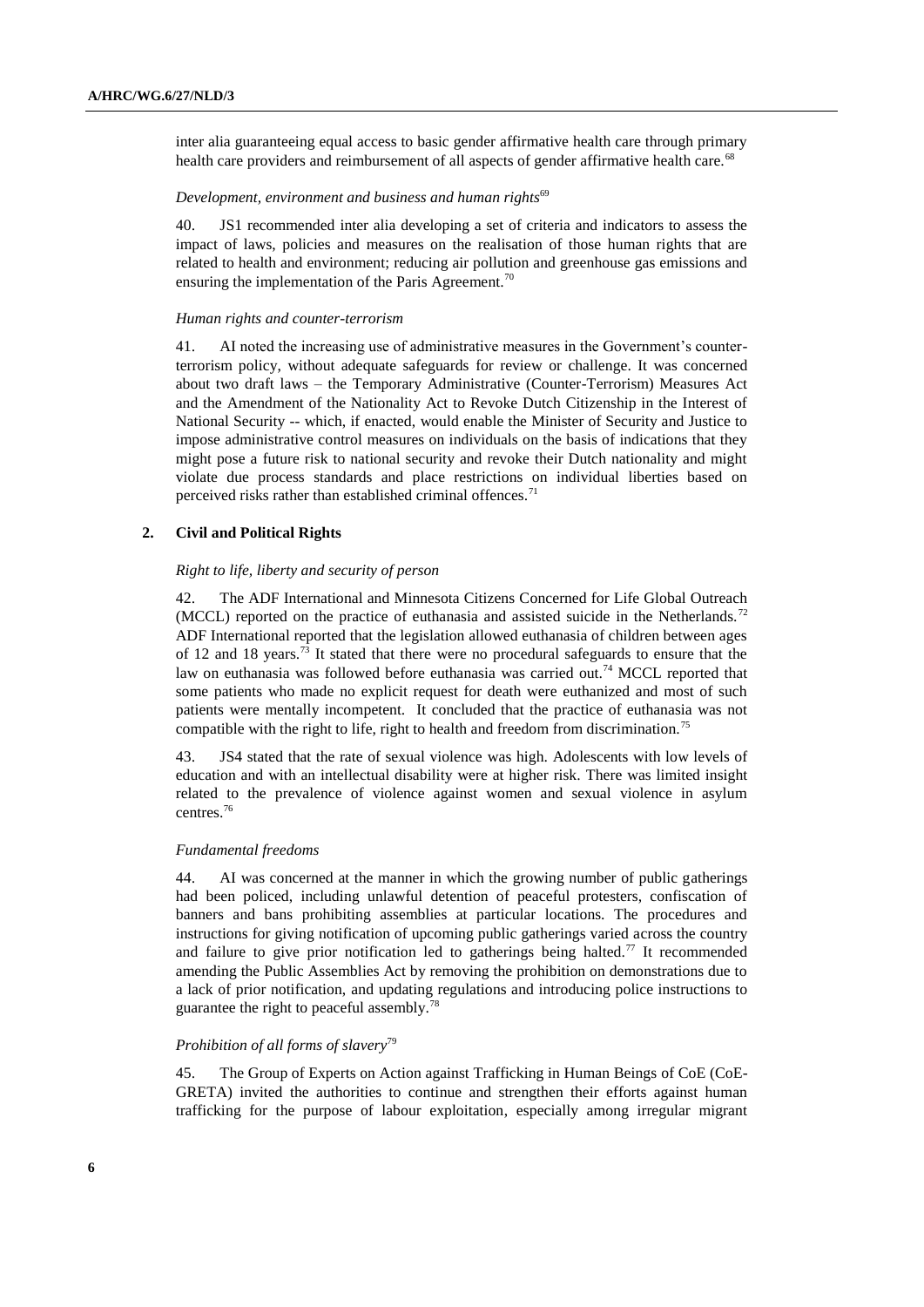workers and to detect victims of trafficking among asylum seekers, in particular unaccompanied foreign minors. 80

46. CoE-GRETA urged the authorities to ensure that all victims of trafficking in human beings are properly identified and can benefit from assistance and protection measures, in particular by placing the protection of and assistance to possible victims at the heart of the identification system and not linking identification to the prospects of the investigation and prosecution.<sup>81</sup>

#### *Right to privacy*

47. JS3 stated that Dutch police and criminal justice authorities had a wide range of powers and possibilities at their disposal that infringed privacy. Dutch figures with respect to telephone tapping were high. The government had proposed a bill that would make it possible for criminal justice authorities to secretly enter computers and mobile phones inside and (sometimes) outside the country, to observe and copy information and even to make information inaccessible.<sup>82</sup> Privacy First Foundation (SPF) urged the Netherlands to either withdraw the bill or to bring it in line with standards on the right to privacy.<sup>83</sup>

48. SPF noted the use of datamining and profiling techniques to discover patterns in large amounts of data from various sources, thus compiling digital profiles about individual persons and groups without them being aware of this.<sup>84</sup> JS3 encouraged the Government to make sure that data gathering and retention for criminal law purposes does not amount to mass surveillance of innocent persons and to put in place adequate safeguards for the use of such data.<sup>85</sup>

49. The European Union Agency for Fundamental Rights (EU-FRA) noted that the draft bill to reform the 2002 Act on intelligence and security services would extend the intelligence service's surveillance capabilities and that European Parliament criticized the draft bill as it would potentially infring on fundamental rights.<sup>86</sup> AI was concerned that the draft law, if enacted, would legitimize sweeping surveillance and interception powers of intelligence and security services and would enable the interception of communications of non-specified groups of individuals as long as the interception is "case-specific". This limitation was vague and the absence of any requirement for a reasonable prior individual suspicion would enable disproportionate interference with private communications. The draft law lacked sufficient safeguards against abuse and its provisions relating to human rights safeguards on the use, retention and destruction of communication data were not sufficient.<sup>87</sup> SPF made similar observations.<sup>88</sup>

50. AI recommended bringing the draft law in line with international human rights standards, including by requiring that the interception of communications is based on individual reasonable suspicion of wrongdoing and authorised by an independent judicial authority and amending the draft law to provide a clear and accessible framework governing intelligence sharing with foreign agencies to prevent the sharing of information that could lead to or result from serious human rights abuses.<sup>89</sup>

#### **3. Economic, Social and Cultural Rights**<sup>90</sup>

51. JS1 noted with concern that the Netherlands did not consider provisions of human rights treaties on economic, social and cultural rights to be directly applicable and binding at the national level. 91

52. CoE-Commissioner regretted that, so far, the Netherlands had not been willing to reconsider its position according to which economic, social and cultural rights only contain general guidance for the Government.<sup>92</sup>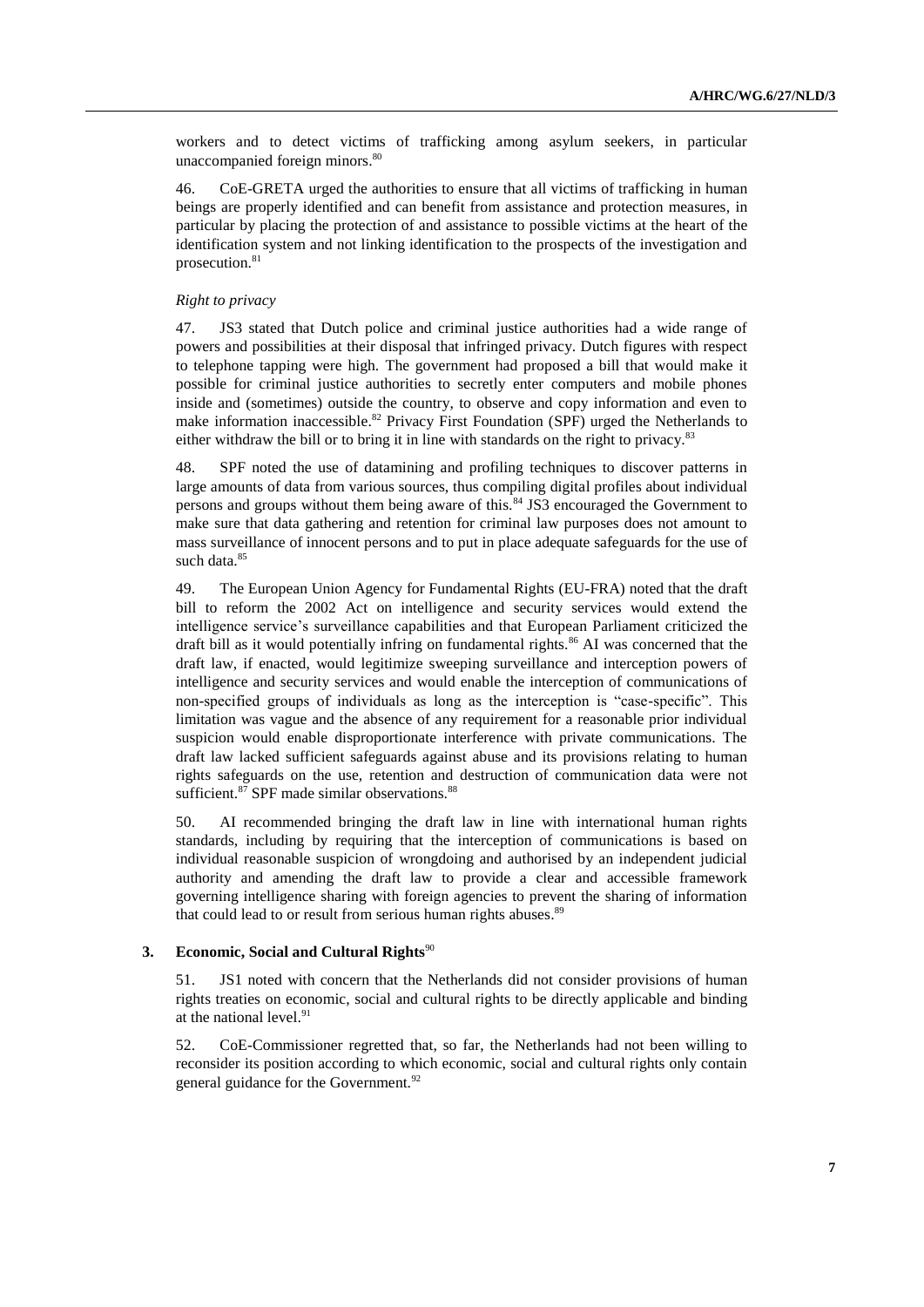#### *Right to an adequate standard of living*

53. JS3 noted statistics showing an increase in the number of 'working poor'. Some individuals had worked several part-time jobs without receiving adequate income. Poverty disproportionally affected women more than men, and many 'working poor' were single mothers.<sup>93</sup>

#### *Right to health*

54. JS4 stated that the Government should strengthen the support to women from vulnerable groups to ensure that they are able to make informed decisions about contraceptive use and that they are able to use the preferred contraception method in a consistent way.<sup>94</sup>

55. JS4 stated that the Government must increase access to medical abortion by allowing family doctors to provide the treatment up to 45 days of pregnancy. The five days waiting period should be abolished for all abortions.<sup>95</sup>

### *Right to education*<sup>96</sup>

56. CoE-Commissioner explained that while the non-binding guidelines from the government specify that human rights was an integral part of citizenship education, schools remained free to decide whether to include human rights or not in the broader concept of citizenship education. Human rights were not yet included in the attainment targets for primary and secondary education.<sup>97</sup>

57. AI recalled that the Netherlands considered two UPR recommendations<sup>98</sup> to strengthen human rights education as already implemented. It reported that the Netherlands did not fully comply with its obligation to provide human rights education to school pupils and recommended including human rights education in the mandatory core curriculum of both primary and secondary schools, as well as in teacher training courses.<sup>99</sup>

58. JS4 stated that the Government should strengthen sexuality education in primary, secondary and high schools by ensuring comprehensive sexuality education that includes topics such as sexual diversity, sexual rights and gender equality.<sup>100</sup>

#### **4. Rights of specific persons or groups**

#### $Children<sup>101</sup>$

59. CoE-Commissioner was concerned at the negative impact of growing child poverty on the enjoyment of the rights of children. He recommended that any envisaged budget cuts should be carefully assessed for their impact on the particularly vulnerable group constituted by children at risk of poverty and social exclusion.<sup>102</sup> Anti-poverty policies specifically geared to children should be developed by municipalities, and the central government should monitor these policies with a view to ensuring that no child is left outside the scope of these measures and that they are effective.<sup>103</sup>

60. CoE-Commissioner remained concerned about the occurrence of child abuse in the context of domestic violence, through the social media or bullying at school. While welcoming the measures taken to combat different forms of child abuse, he invited the authorities to ensure a proactive implementation of the existing tools against child abuse. Additionally, in view of the current decentralisation process, the work of the municipalities in this field should be monitored by the central authorities to ensure that the decentralisation does not impact negatively on the right of children not to be victims of abuse.104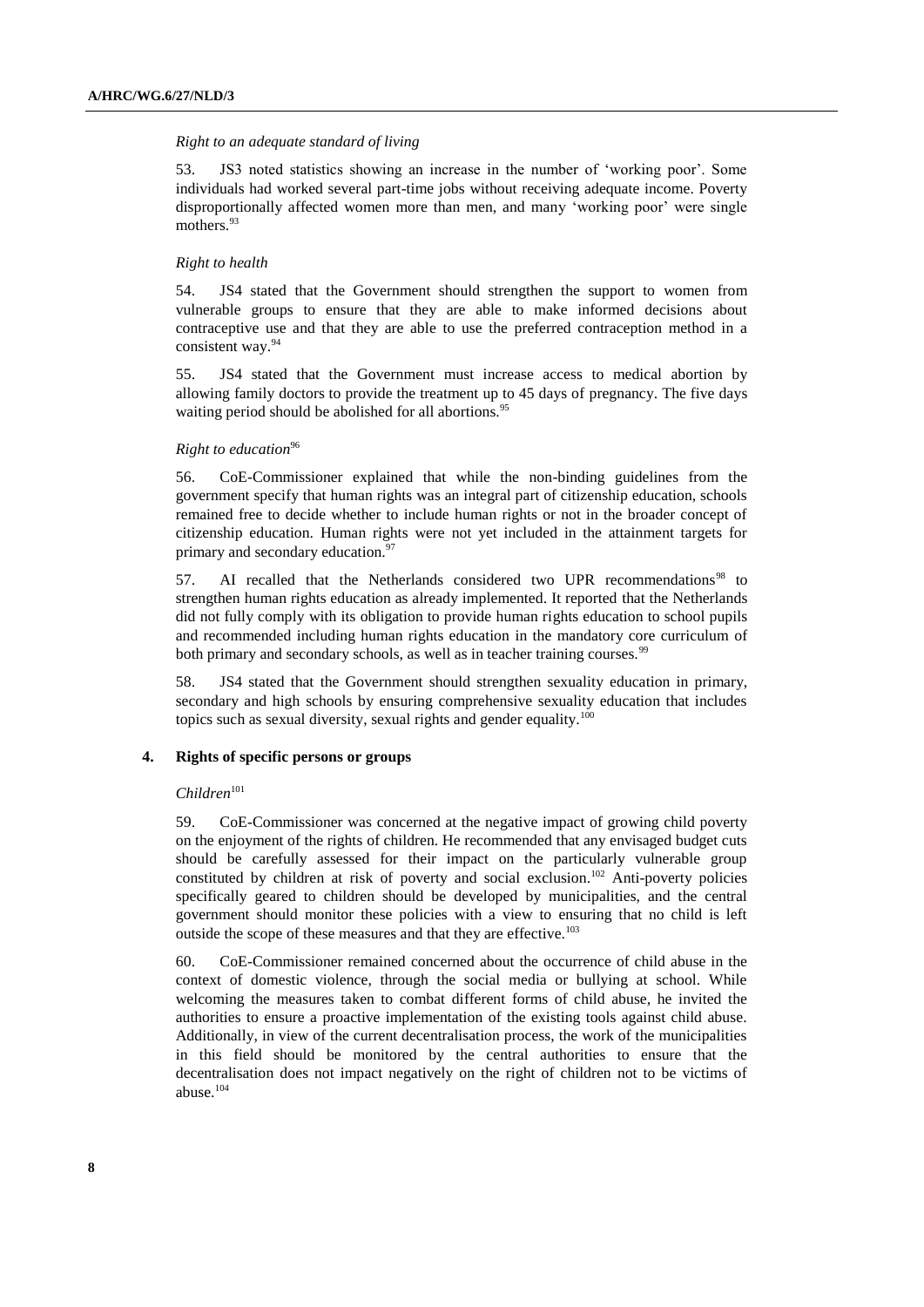61. EU-FRA noted that the new criminal justice bill for juvenile offenders allowed judges to choose between juvenile and adult criminal law in cases of serious felonies committed by juveniles from the age of 16 to 23 years.<sup>105</sup> CoE-Commissioner called on the authorities to increase the current minimum age of criminal responsibility (12 years) and change the law which allows, by way of exception, that some 16 or 17-year-old children are treated as adult criminals.<sup>106</sup>

62. CoE-Commissioner called on the authorities to ensure that the arrest, detention or imprisonment of a child is used only as a measure of last resort; that alternatives to pre-trial custodial settings are made more accessible to ensure that they are fully used in practice; and that pre-trial detention of children is not used beyond the shortest period of time possible. There was a need to ensure that police custody of juveniles better complies with child-friendly justice as laid down in international legal standards. 107

#### *Persons with disabilities*<sup>108</sup>

63. CoE-Commissioner was concerned about the fact that many children with disabilities were segregated from their peers in the education system. The 2014 Appropriate Education Act represented a step in the right direction. However, the new arrangements fell short of adopting inclusive education as a fundamental principle.<sup>109</sup>

64. CoE-Commissioner was concerned that the number of students attending special needs schools had increased. As concerns mainstream schools, many teachers were said to experience difficulties in supervising students with specific educational needs and in adapting their teaching to the different needs in their classrooms. In some cases, children with disabilities received no education because they were staying at an institution or childcare centre.<sup>110</sup>

65. JS6 noted that funding for research into Down syndrome had been reportedly shrinking.<sup>111</sup>

66. EU-FRA stated that the 2015 Participation Act introduced wage subsidies and job coaching for employers who hired persons with disabilities. Additionally, the 2015 Quota Act required employers with 25 or more employees to hire a percentage of persons with disabilities. Employers in the private and public sectors that did not meet their targets would incur fines. $112$ 

## *Minorities*<sup>113</sup>

67. CoE-CM stated that the use of Frisian Act, which came into force in 2014, recognised Frisian as the second national language. Substantive efforts had been made to provide persons belonging to the Frisian minority with increased opportunities to learn the Frisian language in all levels of education. However, the amount of Frisian teaching as an obligatory subject was still very low and the lack of suitable trained teachers for Frisian language remained a concern among the Frisian minority.<sup>114</sup>

68. CoE-ACFC stated that despite efforts made on local level to improve the integration of Roma and Sinti communities, persons belonging to these communities continued to face discrimination in various fields. The lack of a specific national Roma policy and the absence of an adequate consultative mechanism to promote their effective participation in decision making on issues of concern to them reinforced their difficulties.<sup>115</sup>

69. CoE-ECRI recommended drawing up, in close co-operation with the Roma, Sinti and Traveller communities and the municipalities, a comprehensive strategy aimed at reducing the disadvantage and discrimination these communities faced and make available adequate resources to implement it. The strategy should set clear targets and provide methods for evaluating the progress achieved.<sup>116</sup>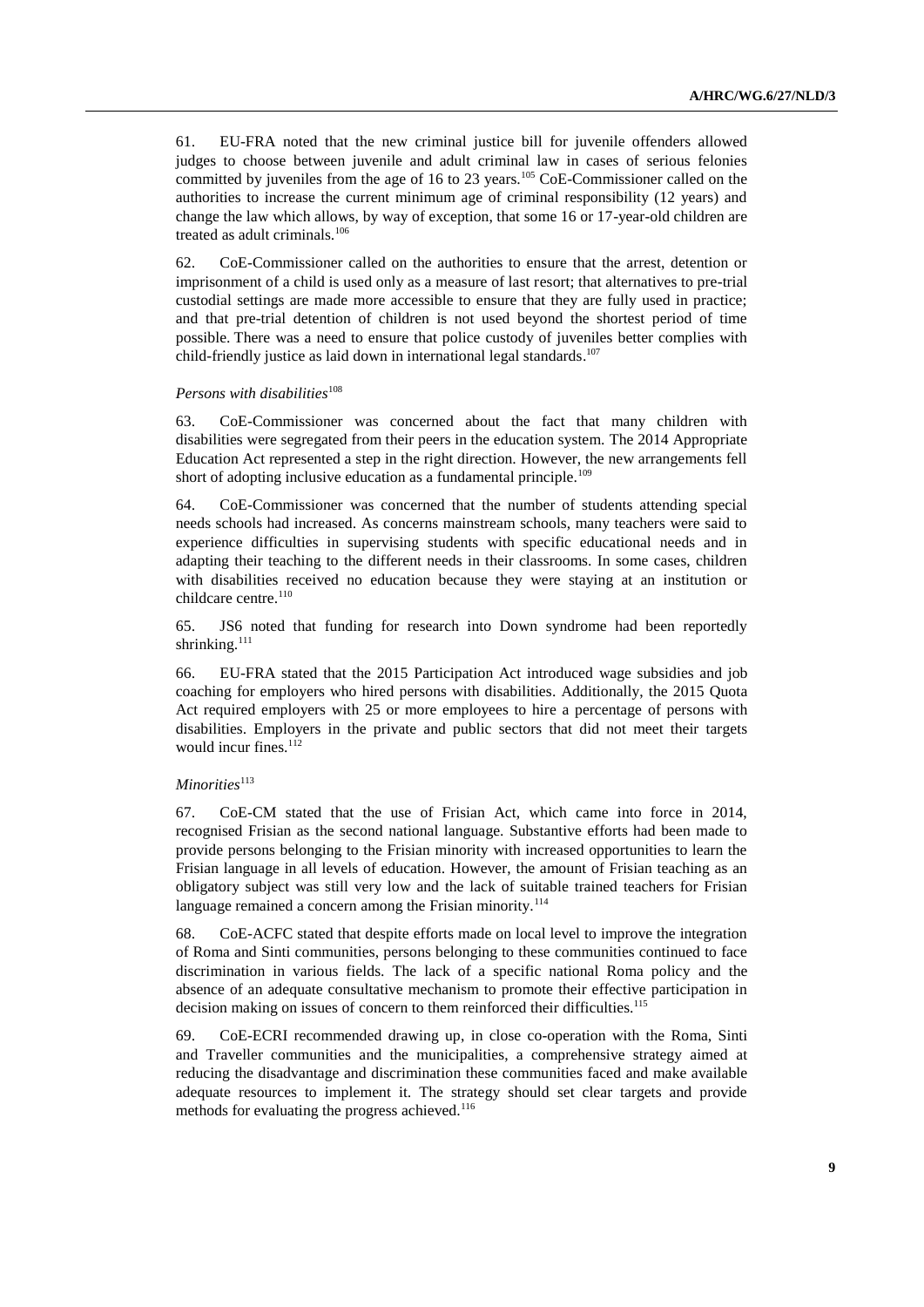*Migrants, refugees and asylum seekers*<sup>117</sup>

70. CoE-Commissioner was concerned at the extensive use of administrative detention of asylum seekers and immigrants.<sup>118</sup> AI stated that alternatives to detention were rarely offered.<sup>119</sup>

71. Regarding the UPR recommendation<sup>120</sup> to reduce the number of persons held in detention centres for immigration purposes, AI noted some policy changes in 2013 that were aimed at ensuring that irregular migrant families with children under the age of 18 were detained only in exceptional cases. In 2014, a special closed facility was opened in Soesterberg for the detention of unaccompanied children and families with children, in small houses rather than cells. AI noted that this still constituted detention.<sup>121</sup>

72. Regarding the UPR recommendations<sup>122</sup> to reduce immigration detention and promote alternatives to such detention, AI reported that alternatives to detention were rarely offered. 123

73. CoE-Commission noted the concern expressed by the United Nations Committee against Torture at reports that the maximum duration of 18 months for detention pending deportation was not strictly observed in practice. About 30 per cent of immigrants were reportedly detained for periods longer than 18 months. Once they had been released from previous detention, they were again being apprehended by the police and placed in detention due to the absence of a valid residence permit.<sup>124</sup> AI stated that administrative immigration-related detention was not automatically or promptly reviewed by a judge.<sup>125</sup>

74. CoE-Commissioner stated that detention conditions were reported to be harsher for foreigners in administrative detention than for convicted prisoners.<sup>126</sup> AI was concerned by the continued use of isolation cells and solitary confinement in immigration detention.<sup>127</sup>

75. CoE-Commissioner stated that the draft law on migrant detention and return foresaw more recreational activities and shorter time during which immigrants were detained in their cells. However, he noted the view of human rights NGOs that those improvements generally remained insufficient.<sup>128</sup> AI considered that the draft law was not expected to lead to significant improvements and that it did not change the fact that individuals in migration detention were locked up in a cell for many hours a day, not permitted to work and subject to a range of disciplinary measures.<sup>129</sup>

76. AI recommended that the Government always give priority to the use of alternatives to migration detention and ensure that vulnerable individuals and children are never held in detention.<sup>130</sup> CoE-Commissioner made similar recommendations.<sup>131</sup>

77. AI recommended preventing repeated detention, and never exceeding the time limit for immigration detention under the European Union Returns Directive and ensuring automatic and prompt judicial review of all cases of immigration-related detention to determine its lawfulness, necessity and proportionality.<sup>132</sup>

78. AI recommended that immigration detention centres do not use locked cells and that the authorities put an immediate end to the use of isolation and solitary confinement as punitive measures in immigration detention centres by ensuring that isolation is limited to situations in which a person is a danger to him- or herself or to others.<sup>133</sup> CoE-Commissioner urged the authorities to continue and strengthen their efforts in improving access to healthcare of immigrants in administrative detention.<sup>134</sup>

79. CoE-Commissioner urged the authorities to abandon the current criminal detention regime applicable to detention pending deportation and to opt for a non-punitive regime in all cases of administrative detention of foreigners.<sup>135</sup> JS3 made a similar recommendation.136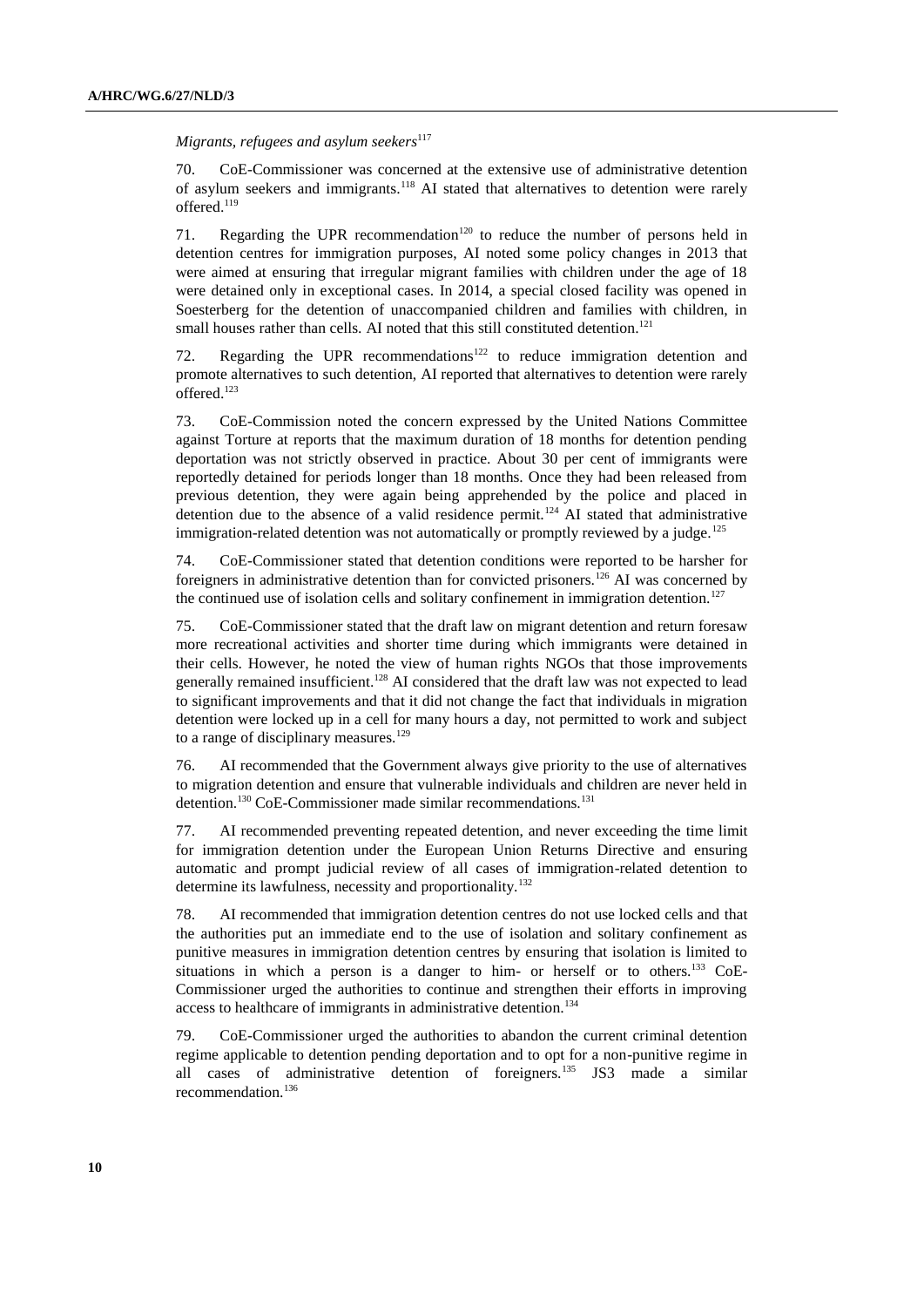80. CoE-Commissioner was concerned at the current human rights situation of immigrants staying irregularly in the Netherlands.<sup>137</sup> JS3 stated that undocumented migrants had no (legal) status or work and no insurance to cover for health care expenses. They were refused access to food and shelter. It recommended ensuring that undocumented migrants at risk of destitution have unconditional access to basic needs.<sup>138</sup>

#### *Stateless persons*

81. CoE-Commissioner noted the lack of an adequate procedure to identify stateless persons and determine statelessness.<sup>139</sup> JS5 explained that only stateless persons who were legally residing in the country and who had documentary evidence to prove their stateless status beyond doubt could be recorded as 'stateless' in the population register. The requirement of legal stay and the substantial burden of proof likely caused a large number of stateless (and at risk) individuals to go unidentified.<sup>140</sup> It stated that the lack of statelessness determination procedure was a concern, as the failure to identify statelessness or the risk of statelessness before a decision to remove or detain was made often resulted in persons being arbitrarily detained.<sup>141</sup>

82. JS5 stated that the law had only allowed children born in the country, who had been stateless since birth, the right to opt for Dutch citizenship after an uninterrupted period of at least three years of legal residence. Thus, some children born in the country would not be able to acquire Dutch nationality because their parents were irregular migrants. In 2014, the Government proposed a provisional amendment to the Dutch Nationality Act that aimed at enabling stateless children born in the Netherlands with no legal residence to opt for Dutch citizenship. The proposed amendment partially addressed the above concerns, as it retained some problematic conditions.<sup>142</sup>

83. JS5 recommended, inter alia, expediting efforts to introduce a statelessness determination procedure, strengthen statistical data on statelessness and build the capacity of relevant administrative and judicial bodies to proactively identify and address situations of statelessness. It recommended ensuring that every child born in the Netherlands, who would otherwise be stateless, has the right to acquire Dutch nationality in accordance with the international obligations. $143$ 

#### **5. Specific regions or territories**<sup>144</sup>

84. The European Committee for the Prevention of Torture and Inhuman or Degrading Treatment or Punishment (CoE-CPT) recommended that the Aruban, Curaçao and Sint Maarten authorities deliver the clear message to prison officers that all forms of illtreatment, including verbal abuse, are not acceptable and will be the subject of sanctions<sup>145</sup> and ensure that all persons arrested have the right of access to a lawyer from the very outset of their deprivation of liberty, including during any police interview. Such a right should include access to an ex officio lawyer, if required.<sup>146</sup>

85. CoE-CPT recommended that the Curaçao and Aruban authorities take the necessary steps to recognise the principle of free and informed consent to treatment in psychiatric establishment.<sup>147</sup>

86. CoE-CPT recommended that the Curaçao authorities make every effort to find alternative solutions to long-term detention at police stations. 148

87. CoE-CPT recommended that the authorities of Sint Maarten adopt and implement a coherent strategy designed to combat prison overcrowding.<sup>149</sup>

*Notes*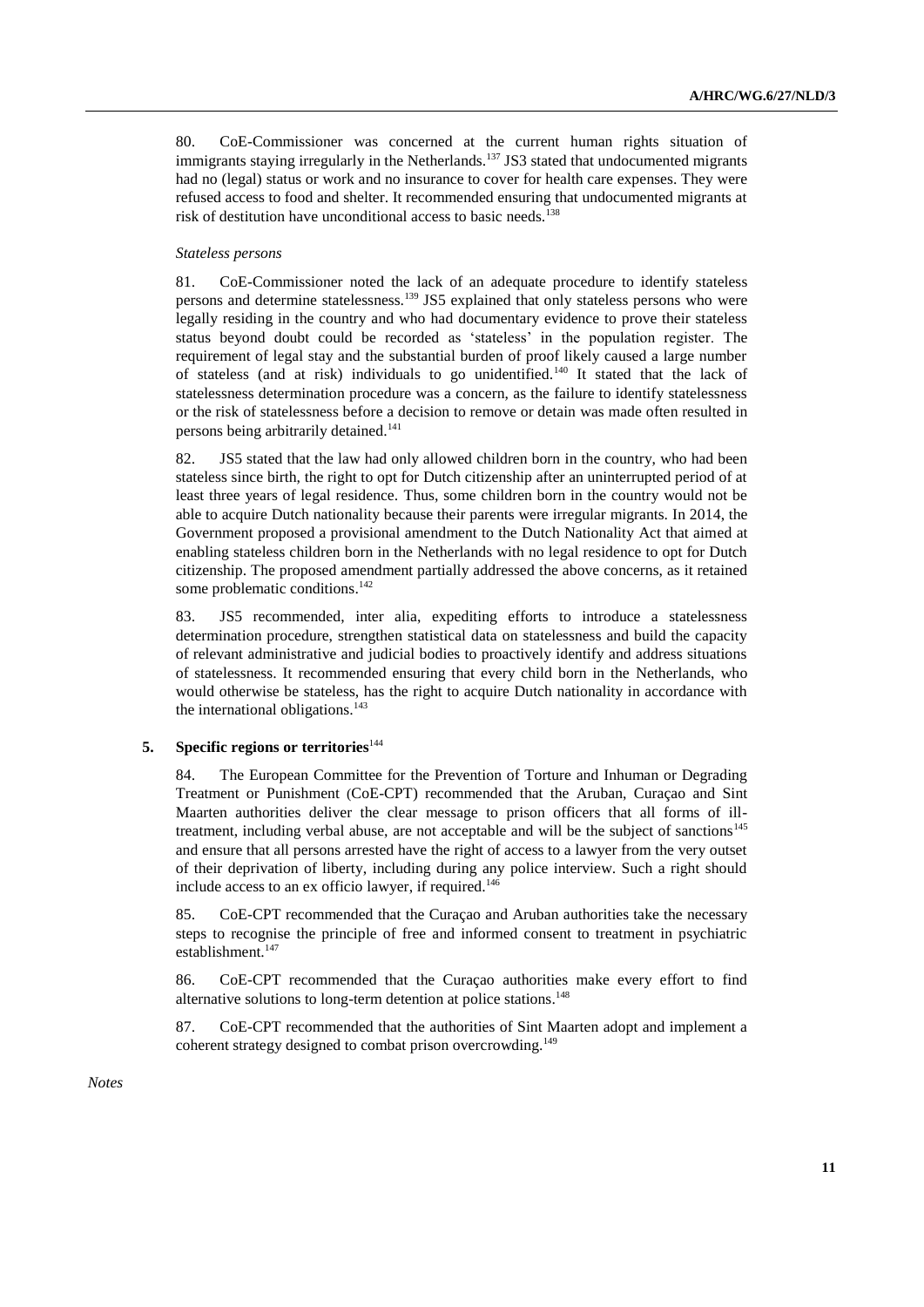$1$  The stakeholders listed below have contributed information for this summary; the full texts of all original submissions are available at: www.ohchr.org.

*Civil society*

| Individual submissions:                     |                                                                                                                                                    |
|---------------------------------------------|----------------------------------------------------------------------------------------------------------------------------------------------------|
| <b>ADF</b> International                    | Alliance Defending Freedom International (Geneva) Switzerland;                                                                                     |
| AI                                          | Amnesty International, London (United Kingdom);                                                                                                    |
| <b>FFF</b>                                  | Four Freedoms Forum, Kaneohe (United States of America);                                                                                           |
| GOOD Group                                  | Global Organising for Optimal Dignity and Diplomacy Group,                                                                                         |
|                                             | Honolulu, United States of America;                                                                                                                |
| <b>INDIGENOUS</b>                           | International Network for Diplomacy Indigenous Governance                                                                                          |
|                                             | Engaging in Nonviolence Organising for Understanding and Self-<br>Determination, Kaneohe (United States of America);                               |
| <b>MPV</b>                                  | Muslims for Progressive Values, Los Angeles (United States of                                                                                      |
|                                             | America);                                                                                                                                          |
| <b>MCCL</b>                                 | Minnesota Citizens Concerned for Life<br>Inc. Education Fund,<br>Minneapolis (United States of America);                                           |
| <b>OHR</b>                                  | Oceania Human Rights Hawaii, Kailua, United States of America;                                                                                     |
| <b>SPF</b>                                  | Privacy First Foundation (Stitching Privacy First, SPF) Amsterdam<br>(The Netherlands);                                                            |
| Joint submissions:                          |                                                                                                                                                    |
| JS1                                         |                                                                                                                                                    |
|                                             | Joint submission 1 submitted by: Stand UP for Your Rights (SUFYR),<br>Milieudefensie (Friends of the Earth Netherlands) and Wemos<br>(Nethelands); |
| JS <sub>2</sub>                             | Joint submission 2 submitted by: Federatie van Nederlandse<br>Verenigingen tot Integratie van Homoseksualiteit - COC Nederland;                    |
|                                             | Nederlands Netwerk voor Intersekse/DSD - NNID; and Transgender<br>Netwerk Nederland - TNN (Netherlands);                                           |
| JS3                                         | Joint submission 3 submitted by: the Dutch section of the International                                                                            |
|                                             | Commission of Jurists (NJCM) and Kompass Netherlands, in                                                                                           |
|                                             | collaboration with Controle Alt Delete, Cordaid, Defence for                                                                                       |
|                                             | Children/ECPAT Netherlands, the Dutch Council for Refugees                                                                                         |
|                                             | (Vluchtelingenwerk), the Dutch CEDAW-Network (Netwerk VN-                                                                                          |
|                                             |                                                                                                                                                    |
|                                             | Vrouwenverdrag), Ieder(in): Dutch Council for Persons with                                                                                         |
|                                             | Internet Society Nederland, Justice<br>Disabilities,<br>and Peace                                                                                  |
|                                             | Netherlands, the National Association of Regional NGO's Against                                                                                    |
|                                             | Discrimination (LVTD), the Netherlands Platform on Human Rights                                                                                    |
|                                             | Education, the Netherlands Trade Union Confederation (FNV), the                                                                                    |
|                                             | Netherlands Helsinki Committee (NHC), New Urban Collective,                                                                                        |
|                                             | Stichting Landelijk Ongedocumenteerden<br>RADAR/Artikel<br>1,                                                                                      |
|                                             | Steunpunt (LOS), Stichting Overlegorgaan Caribische Nederlanders                                                                                   |
|                                             | (OCAN), TIYE International, UNICEF Netherlands and Vereniging                                                                                      |
|                                             | Asieladvocaten & Juristen Nederland (VAJN) (Netherlands);                                                                                          |
| JS4                                         | Joint submission 4 submitted by: Rutgers (Netherlands) and Sexual                                                                                  |
|                                             | Rights Initiative (a coalition of organizations from Canada, Poland,                                                                               |
|                                             | India, Argentina and Africa);                                                                                                                      |
| JS5                                         | Joint submission 5 submitted by: Institute on Statelessness and                                                                                    |
|                                             | Inclusion (Netherlands), ASKV Refugee Support (Netherlands),                                                                                       |
|                                             | European Network and Statelessness (United Kingdom) and Defence                                                                                    |
|                                             | for Children (Netherlands);                                                                                                                        |
| JS6                                         | Joint submission 5 submitted by: Jérôme Lejeune Foundation, Paris                                                                                  |
|                                             | (France) and Downpride (Netherlands);                                                                                                              |
| National human rights institution:          |                                                                                                                                                    |
| <b>NIHR</b>                                 | Netherlands<br>Institute<br>for Human<br>The<br>Right,<br>Utrecht<br>(The                                                                          |
|                                             | Netherlands).                                                                                                                                      |
| Regional intergovernmental organization(s): |                                                                                                                                                    |
| CoE                                         | The Council of Europe, Strasbourg (France).                                                                                                        |
|                                             |                                                                                                                                                    |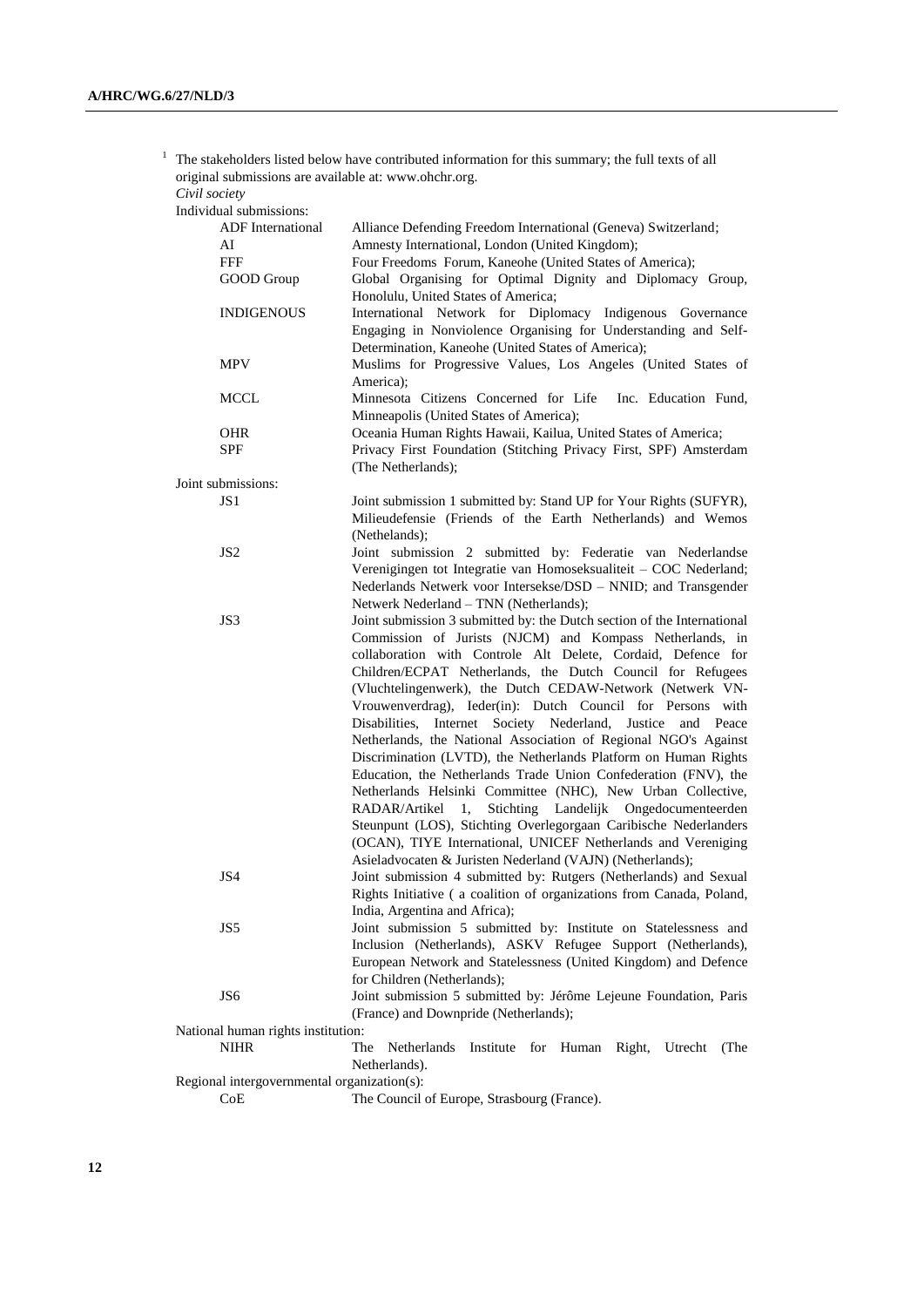Attachments:

(CoE-Commissioner) Report by Mr. Nils Muižnieks, Commissioner for Human Rights of the Council of Europe, following his visit to the Netherlands from 20 to 22 May 2014, Strasbourg, CommDH (2014) 18;

(CoE-ECRI) European Commission against Racism and Intolerance report on the Netherlands (forth monitoring cycle), adopted on 20 June 2013, published on 15 October 2013, CRI (2013) 39;

(CoE-ECRI: Conclusions) European Commission against Racism and Intolerance's conclusions on the implementation of the recommendations in respect of the Netherlands subject to interim follow-up, adopted on 17 March 2016, CRI (2016) 24;

(CoE-CM) Resolution of the Committee of Ministers on the implementation of the Framework Convention for the Protection of National Minorities by the Netherlands, adopted at the 1200th meeting of the Ministers' Deputies (CM/ResCMN (2014) 5);

(CoE-ACFC) Advisory Committee on the Framework Convention For The Protection Of National Minorities, Strasbourg, Second Opinion on the Netherlands adopted on 20 June, 2013 ACFC/OP/II (2013) 003;

(CoE-CPT) Report to the Government of the Netherlands on the visit to Caribbean part of the Kingdom of the Netherlands carried out by the European Committee for the Prevention of Torture and Inhuman or Degrading Treatment or Punishment from 12 to 22 May, 2014, CPT/Inf (2015)27;

(CoE-GRETA) - Group of Experts on Action against Trafficking in Human Beings, Report concerning the implementation of the Council of Europe Convention on Action against Trafficking in Human Beings by the Netherlands, First Evaluation Round, Strasbourg, 21 March, 2014; GRETA (2014)10;

EU-FRA European Union Agency for Fundamental Rights, Vienna (Austria).

- <sup>2</sup> For relevant recommendations see A/HRC/21/15, paras.  $98.5 98.11$ ,  $98.15$ ,  $98.16$ ,  $98.21 98.30$ , 98.32, 98.33, 98.34, 98.35, 98.36, 98.38, 98.39, 98.40 - 98.44, 98.50, 98.53, 98.55, 98.59, 98.60, 98.62, 98.65, 98.68, 98.84, 98.92, 98.93, 98.94, 98.95, 98.97, 98.99, 98.102, 98.104, 98.107, 98.111 and 98.115.
- $3$  NIHR, para. 5.
- <sup>4</sup> NIHR, Annex, p. 2. See also CoE-CPT, para. 10.
- $5$  For the full text of the recommendation see A/HRC/21/15, para. 98.27 (Philippines).
- <sup>6</sup> NIHR, para. 2 and Annex, p. 6.
- <sup>7</sup> NIHR, Annex, p. 8.
- $8\text{ }$  For the full text of the recommendation see A/HRC/21/15, para. 98.44 (France).
- <sup>9</sup> NIHR, para. 11.
- $10$  NIHR, paras. 20 and 21.
- $11$  NIHR, paras. 15 and 17.
- <sup>12</sup> NIHR, Annex, pp. 15-16.
- <sup>13</sup> NIHR, para. 23.
- <sup>14</sup> For the full text of the recommendation see A/HRC/21/15, para. 98. 39 (United States of America).
- <sup>15</sup> NIHR, Annex, pp. 9-10.
- <sup>16</sup> For the full text of the recommendation see A/HRC/21/15, para. 98. 84 (France).
- <sup>17</sup> NIHR, Annex, p. 44.
- <sup>18</sup> For the full text of the recommendation see A/HRC/21/15, para. 98. 102 (Ukraine).
- $19$  NIHR, Annex, p. 44.
- <sup>20</sup> NIHR, Annex, p. 29.
- $21$  NIHR, paras. 31 and 32.
- $22$  NIHR, Annex, p. 18.
- <sup>23</sup> NIHR, paras 7 and 10.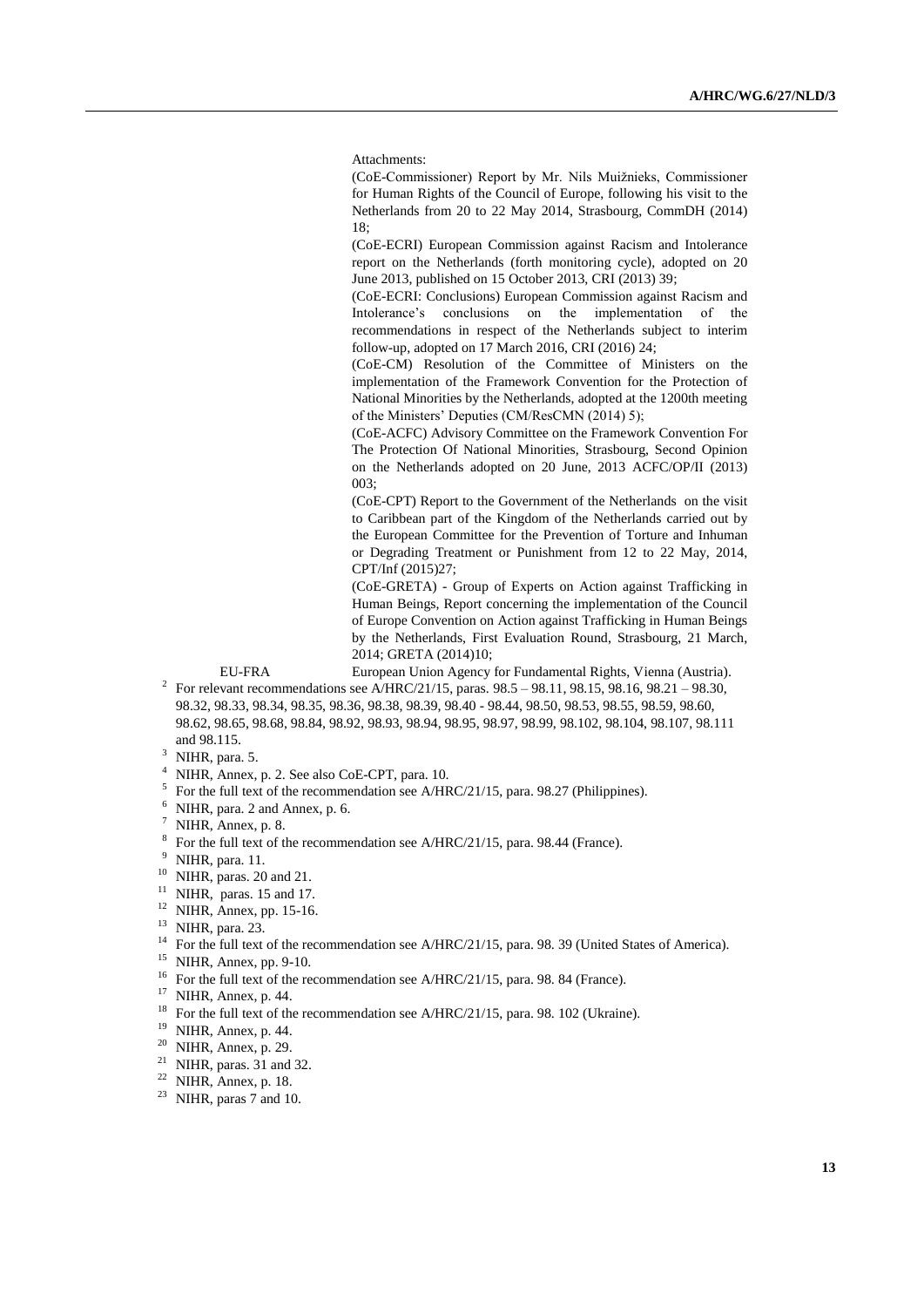<sup>24</sup> For the full text of the recommendation see A/HRC/21/15, para. 98. 102 (United States of America).

- NIHR, Annex, p. 49.
- NIHR, Annex, p. 31.
- The following abbreviations are used in UPR documents:

| <b>ICESCR</b>    | International Covenant on Economic, Social and Cultural Rights  |
|------------------|-----------------------------------------------------------------|
| <b>OP-ICESCR</b> | <b>Optional Protocol to ICESCR</b>                              |
| <b>CRC</b>       | Convention on the Rights of the Child                           |
| <b>OP-CRC-IC</b> | Optional Protocol to CRC on a communications procedure          |
| <b>ICRMW</b>     | International Convention on the Protection of the Rights of All |
|                  | Migrant Workers and Members of Their Families                   |
| <b>CRPD</b>      | Convention on the Rights of Persons with Disabilities           |
| <b>OP-CRPD</b>   | <b>Optional Protocol to CRPD</b>                                |
|                  |                                                                 |

- For relevant recommendations see *A/HRC/21/15*, paras. 98.1 98.16.
- <sup>29</sup> See also MPV, p. 10 and JS3, p. 8.
- CoE-Commissioner, para. 65 and CoE, p. 3. See also FFF, pp. 1-2.
- CoE-Commissioner, para. 157.
- <sup>32</sup> For relevant recommendations see A/HRC/21/15, paras. 98. 21 98.25; 98.27- 98.30.
- CoE-Commissioner, p. 3 and para. 20. See also JS1, p. 4 and CoE-ECRI, para. 56.
- CoE-Commissioner, para. 26 and p. 3.
- CoE-Commissioner, paras. 28 and 29. See also JS3, Section VII, p. 9.
- AI, p. 3. See also JS3, p. 9. See also Indigenous, p. 1.
- JS1, p. 5. See also OHR, p. 2.
- For relevant recommendations see A/HRC/21/15, paras. 98.34, 98.36, 98.38, 98.39, 98.40 98.51, 98.53- 98.56, 97.57, 98.59 – 98.70, 98.74, 98.87, 98.88, 98.89, 98.92, 98.93, 98.96, 98.103.
- MPV, p. 10.
- See A /HRC/21/15, recommendations 98.38 (Iran), 98.40 (Thailand), 98.42 (Egypt), 98.43 (Egypt), 98.44 (France), 98.45 (Poland), 98.47 (Iran), 98.48 (Malaysia), 98.49 (Mexico), 98.50 (Nicaragua), 98.52 (Pakistan), 98.53 (Pakistan), 98.54 (Hungary), 98.55 (Qatar), 98.57 (Russian Federation), 98.58 (Spain), 98.59 (Thailand), 98.60 (Turkey), 98.61(Uruguay), 98.63 (Algeria), 98.65 (Bangladesh), 98.66 (Bangladesh), 98.67 (Botswana), 98.69 (Costa Rica), 98.70 (Cuba), 98.74 (Greece), 98.87 (Indonesia), 98.88 (Malaysia).
- AI, p. 2.
- CoE-ECRI, p. 7. See also CoE, p. 4.
- CoE-CM, para. 1(b).
- CoE-ACFC, para. 18.
- CoE-ECRI, para. 143.
- MPV, p. 2.
- CoE-CM, para. 1(b). See also CoE-CM, para. 18 and CoE-ECRI, p. 7.
- MPV, p. 3.
- CoE-ECRI, para. 59. See also CoE, p. 4.
- CoE-ECRI Conclusions, para. 2.
- MPV, p. 10.
- CoE-CM, para. 2. See also MPV, pp. 4 and 10.
- CoE-ECRI, para. 130.
- JS3, Section VI, p. 7. See also MPV, p. 4.
- CoE-ECRI, para. 67. See also p. 7.
- CoE-ECRI, para. 82. See also MPV, p. 4.
- CoE-ECRI, para. 68.
- AI, p. 6.
- MPV, p. 3 and JS3, Section II.
- AI, p. 6. See also JS3, Section II.
- MPV, p. 10.
- JS4, paras. 21, 22 and 35.
- JS2, paras. 5 and 18. See also MPV, p. 8.
- JS2, para. 6.
- For the full text of the recommendation see A/HRC/21/15, para. 98.44 (France).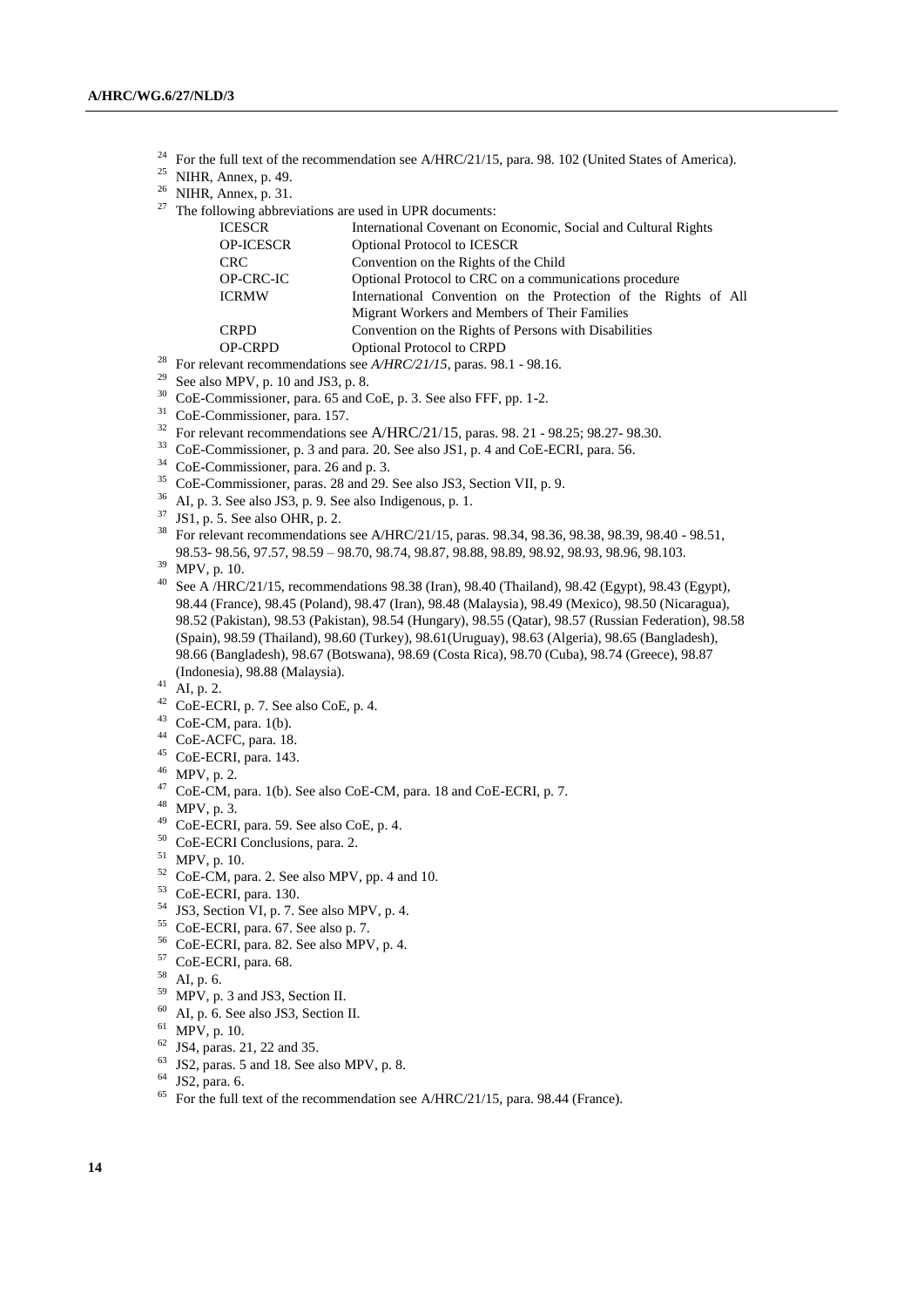- JS2, paras. 12-13.
- JS2, para. 7. See also EU-FRA, p. 16.
- JS2, para. 28, 29 and 31.
- For relevant recommendations see A/HRC/21/15, para. 98.35 and 98.97.
- JS1, p. 6 and 7, 8, 9. See also OHR, pp. 1 and 2.
- AI, p. 4.
- ADF International, pp.1-4 and MCCL, paras. 2-7 and 12-15.
- ADF International, para. 6. See also MCCL, para. 3.
- ADF International, paras. 6 and 24.
- MCCL, paras. 5, 17 and 28.
- JS4, paras. 19 and 33.
- AI, p. 6.
- AI, p. 8.
- <sup>79</sup> For relevant recommendations see A/HRC/21/15, para. 98.80.
- CoE-GRETA, p. 59.
- CoE-GRETA, p. 59. See also EU-FRA, p. 12.
- JS3, Section IV, p. 4. See also SPF, pp. 4-7.
- SPF, p. 7. See also JS3, Section IV, p. 5.
- SPF, p. 4.
- JS3, Section IV, p. 4. See also SPF, p. 4 and CoE-Commissioner, para. 72.
- EU-FRA, p. 5.
- AI, p. 5. See also JS3, Section IV.
- SPF, pp. 6-7.
- AI, p. 8. See also SPF, p. 7 and CoE-Commissioner, paras. 70-73.
- <sup>90</sup> For relevant recommendations see A/HRC/21/15, paras. 98.35, 98.97.
- JS1, p. 3.
- CoE-Commissioner, para. 67.
- <sup>93</sup> JS3, Section VI, p. 6.
- JS4, para. 27. See also paras. 17-18.
- JS4, para. 29.
- <sup>96</sup> For relevant recommendations see A/HRC/21/15, paras. 98.33, 98.98 and 98.99.
- CoE-Commissioner, para. 35.
- <sup>98</sup> See A/HRC/21/15, recommendations 98.98 (Spain) and 98.99 (Azerbaijan).
- AI, pp. 2 and 7. See also JS3, Section V, p. 6, CoE-Commissioner, para. 69. and CoE-ECRI, para. 234.
- JS4, para. 23. See also JS3, Section V and The GOOD group, pp. 1 2.
- <sup>101</sup> For relevant recommendations see A/HRC/21/15, paras. 98.18, 98.35, 98.75, 98.77, 98.78, 98.81, 98.82, 98.83, 98.84.
- CoE-Commissioner, para. 165.
- CoE-Commissioner, pp. 4-5. See also EU-FRA, p. 9.
- CoE-Commissioner, p. 5.
- EU-FRA, p. 9.
- CoE-Commissioner, p. 4 and CoE, p. 3. See also para. 156.
- CoE-Commissioner, paras. 158 159.
- <sup>108</sup> For relevant recommendations see A/HRC/21/15, para. 98.102.
- CoE-Commissioner, p. 5 and para. 180.
- CoE-Commissioner, para. 183.
- <sup>111</sup> JS6, p. 3.
- EU-FRA, pp. 4-5.
- <sup>113</sup> For relevant recommendations see A/HRC/21/15, para. 98.111.
- CoE-CM, para. 1.
- <sup>115</sup> CoE-CM, para. 19. See also CoE-ECRI, p. 8.
- CoE-ECRI, para. 165.
- For relevant recommendations see A/HRC/21/15, paras. 98.19, 98.100, 98.106, 98.107, 98.108, 98.110, 98.112 - 98.115, 98.117.
- CoE-Commissioner, p. 3 and para. 76, and CoE, p. 3.